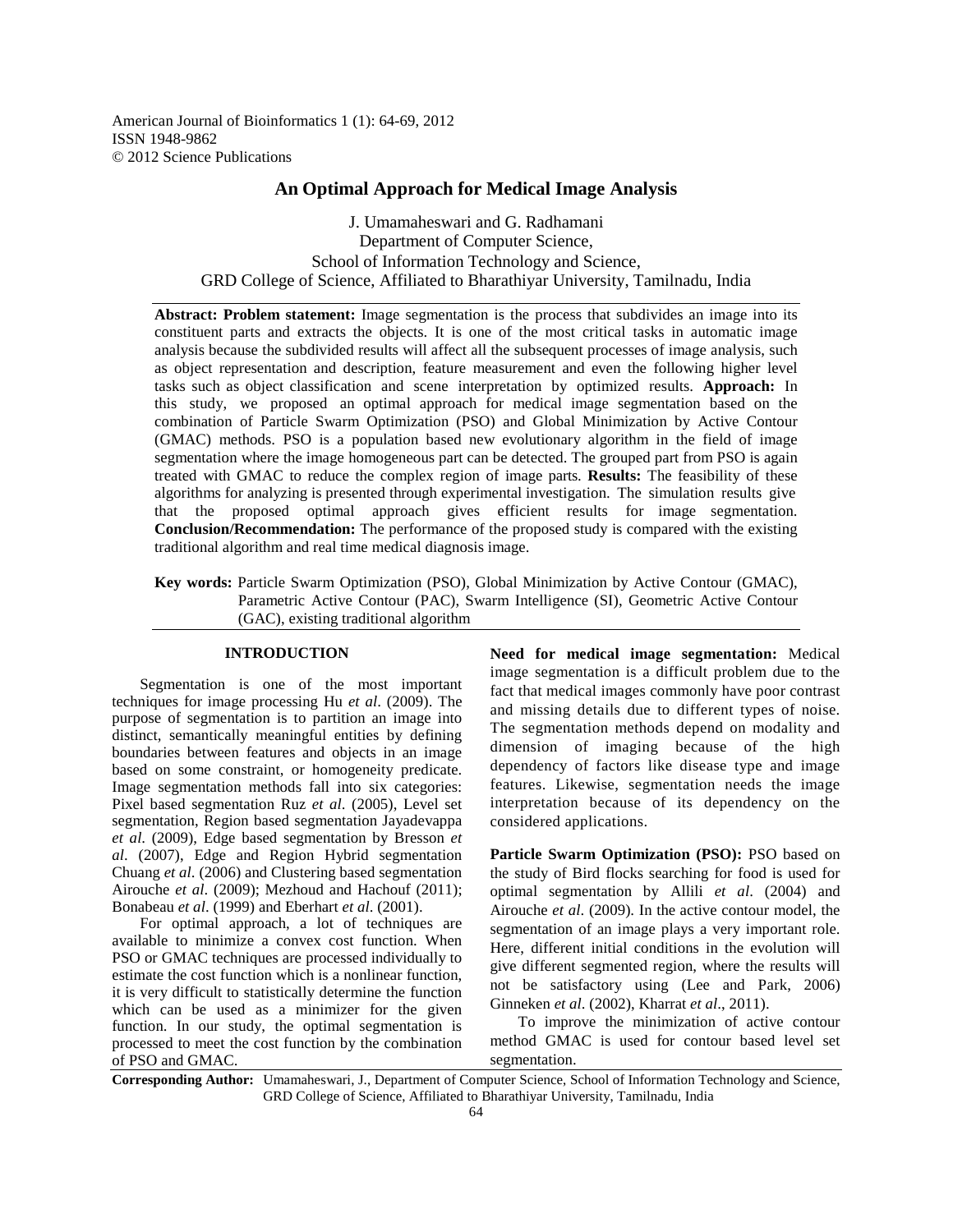**Global Minimization by Active Contour Method (GMAC):** GMAC based segmentation was used for simplifying the image. The optimization techniques are based on biologically inspired techniques, after studying the functioning of various organisms like ants, particle swarms, bird flocks and even the evolution of human population. Each of these gives rise to a different technique, which are heavily used in these days in day to day optimization problems. A few algorithms were proposed to determine the global minimization by Meng *et al*. (2007) and Bresson *et al*. (2007).

### **MATERIALS AND METHODS**

**A framework for the optimal methodology:** This study presents the optimal approach on the combination of PSO and GMAC algorithm. The detailed explanation of the detection system is described in Fig. 1 which shows an optimal segmentation system. The preprocessing is the first stage which starts the process, produce noise suppression and image enhancement. The second process consists of PSO with GMAC segmentation for irregular brain detection. The performance of the segmentation is compared with other segmentation method. The optimal image detection system framework is shown in Fig. 1.

 The aim is to produce the optimal segmented regions within few seconds, which is based on the following methods:

- Particle Swarm Optimization (PSO)
- Improved Global Minimization by Active Contour (GMAC) with PSO

**Particle Swarm Optimization (PSO):** Recently, Swarm Intelligence (SI) has been applied in numerous fields including optimization. One of SI methods performing well in solving optimization problems is Particle Swarm Optimization (PSO). PSO is a stochastic search method that was developed in 1995 based on the sociological behavior of bird flocking. The algorithm of PSO is easy to implement and has been successfully applied to solve a wide range of optimization problems in many fields such as image processing fields including image segmentation. Image segmentation is a low-level image processing task aiming at partitioning an image into homogeneous regions. The segmenting curve by PSO is defined in the following Eq. 1:

$$
\Phi(x, y) = \overline{\Phi}(x, y) + \sum_{i=1}^{k} (x, y) w_i \Phi_i
$$
 (1)



Fig. 1: Optimized segmentation using PSO and GMAC

where, k is the number of principle eigenshapes,  $w_i$ , I  $= 1, 2,..., k$  are the weights for these eigenshapes and these weights are ranged from  $\sigma_i$  to  $\sigma^2$  (where  $\sigma_i$ are the eigenvalues corresponding with these<sup>th</sup>i eigenshape). In addition, we consider the pose parameters; a, b for translation, h for scaling and  $\theta$ for the rotation angle, which incorporated into this framework using an affine transform. Therefore each particle P in the PSO population is represented as  $P =$  $[(w_i, I = 1, 2,...,k),a, b, h, \theta]$  and it represents a segmenting curve.

 The fitness of each particle in this study represents how the corresponding curve segments the image. So in the proposed technique, we tend to maximize the fitness function proposed in (Allili *et al*., 2004; Airouche *et al*., 2009). This fitness Function (FT) is formulated as Eq. 2:

$$
FT = 600(A + (1_B))
$$
 (2)

where, A is the fraction of pixels inside the segmenting curve that are labelled " true" and B is the fraction of the pixels outside the segmenting curve that are labelled "true". The maximization of this fitness function means that more desired pixels are gathered inside the segmenting curve.

**The PSO algorithm implementation:** The PSO image segmentation is carried out by adjusting the curve parameters according to the undesirable object, the segmentation process is done by the following sequence:

Select the curve parameters arbitrarily from the range specified in Table 1 and 2 and create the Corresponding level set functions

Segment the image by using the curves derived from the generated level set functions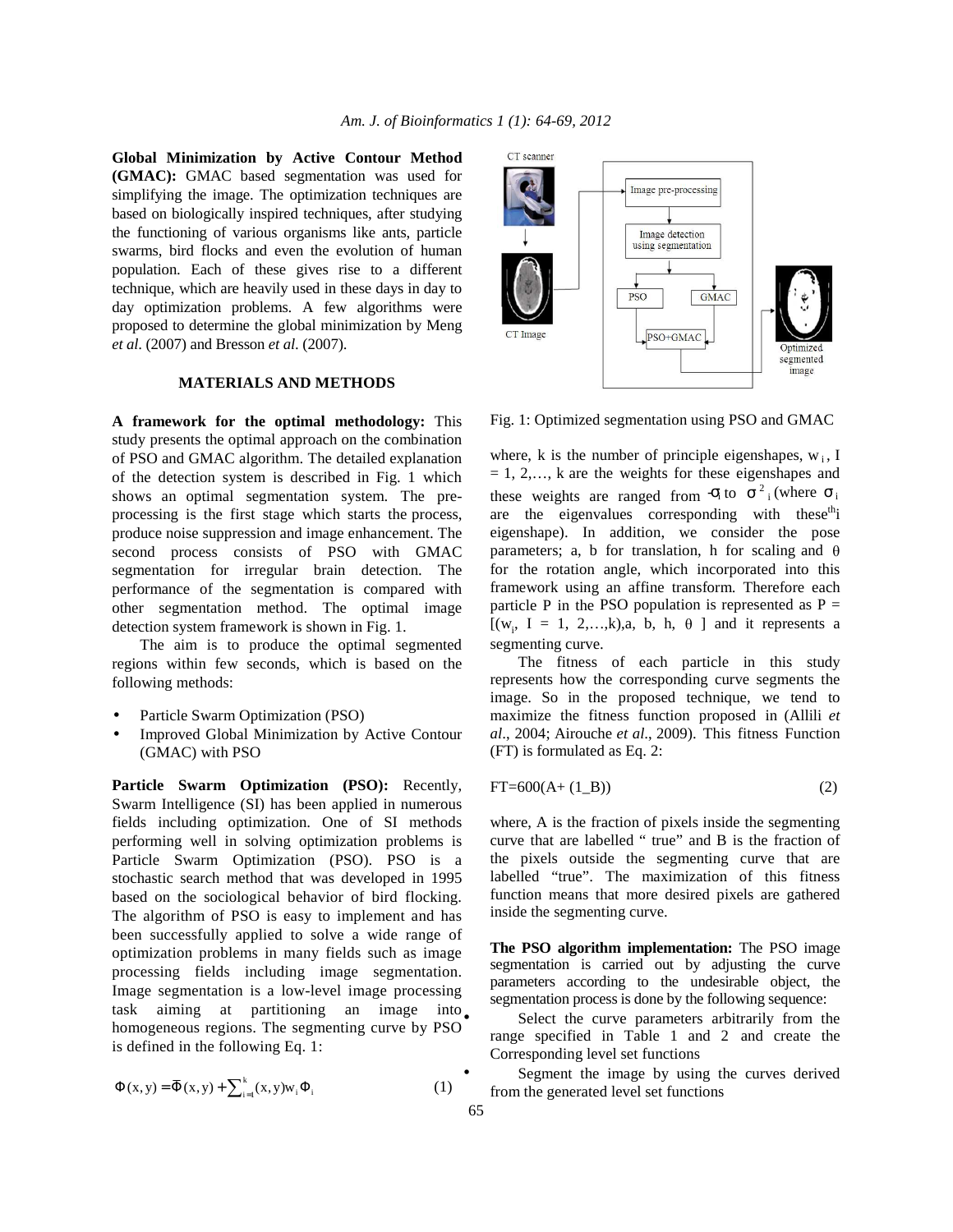| Swarm size (the no. of segmenting curves) | 25    |
|-------------------------------------------|-------|
| Max. no. of epochs                        | 100.0 |
| Local best influence                      | 2.0   |
| Global best influence                     | 2.0   |
| Initial inertia weight                    | 0.9   |
| Final inertia weight                      | 0.4   |
| Epoch when inertia weight at final value  | 80.0  |

| Table 2: Segmenting curve configuration |                              |                              |  |  |  |
|-----------------------------------------|------------------------------|------------------------------|--|--|--|
| Parameter name                          | Parameter range              | Maximum velocity             |  |  |  |
| wi , $i = 1, 2, , k$                    | $-\sigma_{I}$ - $\sigma_{i}$ | $\sigma_i$<br>$\overline{5}$ |  |  |  |
| a, b                                    | $-20 \sim 20$                | 0.5                          |  |  |  |
| h                                       | $0.5 \sim 2$                 | 0.5                          |  |  |  |
| θ                                       | $-90 \sim 90$                |                              |  |  |  |

- Measure the fitness of each curve by computing the fitness function described in the PSO algorithm
- and determine the best curve
- Update the curve parameters according to the PSO algorithm equations.
- Create the level set functions of the new parameters and repeat Step-2
- Repeat Step-3
- If the best curve is not changed for more than 10 epochs, produce the segmentation results; else go to Step-4

 The PSO and segmenting curve configuration is shown in Table 1 and 2.

#### **Disadvantages of PSO-based approaches:**

- Lacking somewhat of a solid mathematical foundation for analysis
- Some limitations in real-time applications, such as in the 5 min dispatch with network constraints Due to relatively longer computation time (Possibility for the off-line real-world problems such as in the Day-ahead electricity markets)
- Still having the problems of dependency on initial conditions, parameter values, difficulty in finding the optimal design parameters, stochastic characteristics of the final outputs
- The major drawback of PSO, like in other heuristic optimization techniques, is that it lacks somewhat a solid mathematical foundation for analysis. The PSO is a variant of stochastic optimization techniques requiring relatively a longer computation time than mathematical approaches
- It still has the problems of dependency on initial point and parameters, difficulty in finding their optimal design parameters and the stochastic characteristic of the final outputs

 The Segmented results produced by the PSO algorithm consist of some irregular regions and consequently to improve the results the GMAC level set method is used for segmenting curve. The following explains the GMAC method to produce the optimal output.

Improved GMAC with PSO: The idea of segmentation based on active contour models work efficiently. A contour deforms until it reaches the boundary of the object to be detected. This is accomplished by constructing and solving a Partial Differential Equation (PDE) that directs the evolution of the contour from its initial position and shape. There are mainly two kinds of active contour, namely, Parametric Active Contour (PAC) and Geometric Active Contour (GAC). PAC is based on energy minimization, whereas GAC is based on the theory of curve evolution and geometric flow. In the case of the GAC model, the existence of local minima can prevent the segmentation of significant objects lying in images. An image segmentation model provides independently the correct result considering the initial condition, which means that a global minimum of a convex function. New active contour energies based on the GAC model and the values of global minimum region corresponds with the expected segmentation result has been used. Even though the noisy input is given to GMAC the improved method removes the noise while preserving the edges in the image for segmentation.

 In the active contour model, the segmentation of an image plays a very important role. Here, different initial conditions in the evolution will give different segmented region, where the results will not be satisfactory. This unsatisfactory result is the minimization problem of the active contour.

 A few algorithms were proposed in Ruz *et al*. (2005) to determine the global minimization which is to modify the Rudin, Osher and Fatemi (ROF) (Bresson *et al*., 2007) energy given below Eq. 3:

$$
E_{\text{ROF}}(\upsilon, \lambda) = \iint_{\Omega} |\nabla \upsilon| + \frac{\lambda}{2} \iint_{\Omega} |\upsilon - f|^{2}
$$
 (3)

 By first replacing the Total Variation (TV) by a weighted TV and then, more importantly, changing the measure in the fidelity term from the square of the  $L_2$  to the  $L_1$ . This gives Eq. 4:

$$
E_2(\upsilon, \lambda) = \int_{\Omega} \tilde{g}(f) |\nabla \upsilon| + \lambda \int_{\Omega} \left| \upsilon - f \right|^2 \tag{4}
$$

where, g (f) = $1/(1+\beta|\nabla f|^c)$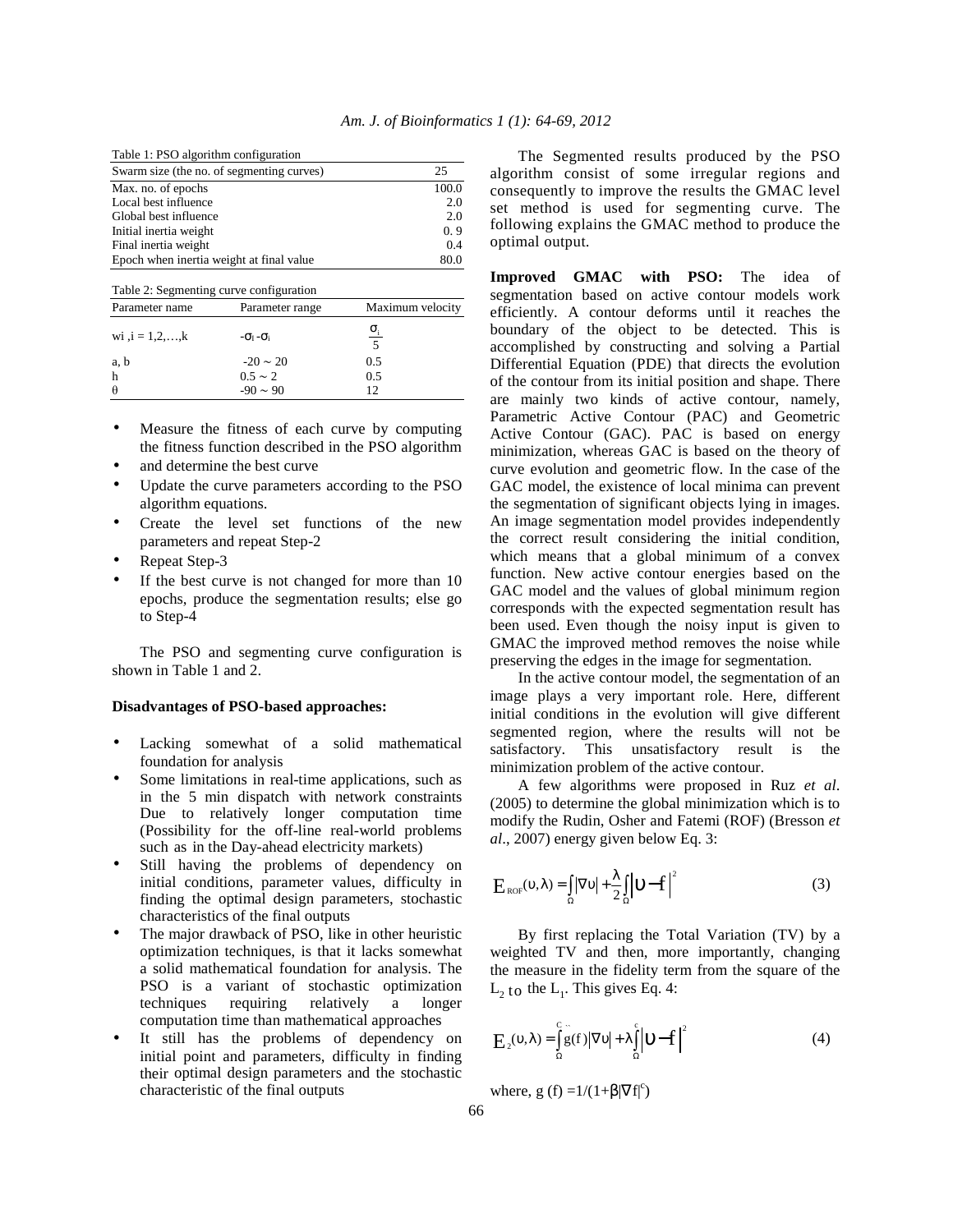As in the study (Sonka *et al*., 1999), the characteristic function of a set with boundary given by the curve C the minimizer of the above energy  $E_2$  is the same as the minimizer of the active contour energy Eq. 5:

$$
E_{2C} = \int_{c} g(f) ds
$$
 (5)

 With f approximated by a binary function of a region  $2<sub>c</sub>$ . Numerically, the minimization problem is convex. The global minimization active contour method avoids the uncertainty disturbances. To improve the segmentation results with high homogeneity the active contour method called GMAC is used. The results produced by PSO are again processed by the Fast GMAC algorithm for minimizing the segmenting region. The result produced by the optimal approach gives the less computation time and low minimal error. The Global minimal energy level is obtained by the following equation Eq. 6:

$$
E_{2C} = \int_{c} g(f) ds
$$
 (6)

 The GMAC will reduce the noise and fast minimization of the region take place with better homogeneity. The advantage of GMAC is to improve the result with fast minimization.

 Hence in our approach the better results are obtained by the following formation of the equation Eq. 7:

$$
E_{2C} = \int \Phi(x, y) \overline{ds}_c \tag{7}
$$

where, the  $E_{2C}$  is the global minimal energy level for segmenting curve C (region). The  $\overline{\Phi}$  (x, y) is the PSO level set method for segmenting curve.

## **RESULTS AND DISCUSSION**

 The experiments are presented to demonstrate the practice and the performance of the proposed novel image segmentation approach. Moreover, Otsu's (clustering based) method (Airouche *et al*., 2009) PSO method, Level set method by senthilkumar (Bresson *et al*., 2007) and Fast GMAC method (Bonabeau *et al*., 1999) is carried out for comparison. Both real images are 256×256 in size. The first original image with Otsu and FCMT results are shown in Fig. 2a-c. Figure 2d-g illustrate the segmented images using GMAC method and PSO method.



Fig. 2: Image results of Different Segmentation Algorithm, (a) Original Image, (b) Otsu Method, (c) FCMT method, (d) to (e) GMAC Method, (f) to (h) PSO Method (i) to (k) PSO+GMAC Optimal approach



Fig. 3: Energy displays for different segmentation method



Fig. 4: ET display for different segmentation method

Figure 2i shows the graph of g best in PSO. Figure 2j-m represents the proposed approach, respectively. As contrasted with GMAC and PSO results, the regions are extracted completely by the proposed approach.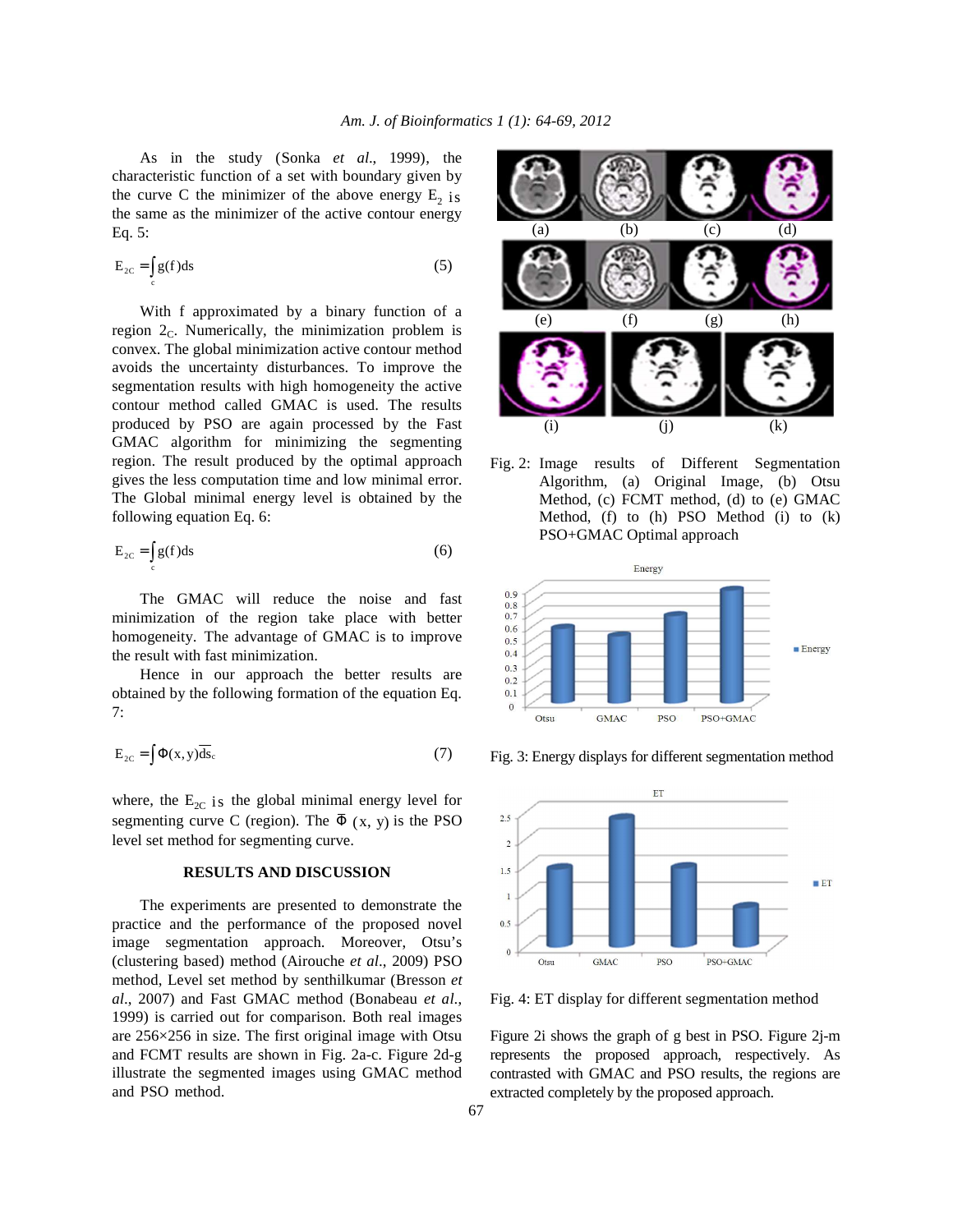|           |                                  | Table 3: Parametric Evaluation of different Segmentation method |               |
|-----------|----------------------------------|-----------------------------------------------------------------|---------------|
| $M$ athad | $\Gamma$ as $\sim$ $\sim$ $\sim$ | $E_{\text{val}}$                                                | $T_{\rm max}$ |

| Method        | Energy | Evaluation(sec) | Time |
|---------------|--------|-----------------|------|
| Otsu          | 0.59   | 1.45            |      |
| <b>GMAC</b>   | 0.53   | 2.38            |      |
| <b>PSO</b>    | 0.69   | 1.47            |      |
| PSO with GMAC | 0.89   | 0.73            |      |

 In the proposed optimal approach even the minute region is taken into consideration which gets minimized to produce the segmented results. Figure 3 and 4 gives the energy and ET values for different segmentation algorithms.

 The energy value and evaluation time is calculated based on the following conditions, the gray level energy shows how the gray levels are distributed. It is formulated as:

$$
E(x) = \sum_{i=1}^{x} p(x)
$$

where,  $E(x)$  represents the gray level energy with 256 bins and p (i) refers to the probability distribution functions, which contains the histogram counts. The energy reaches its maximum value of 1 when an image has a constant gray level. The larger energy value corresponds to the lower number of gray levels, which means simple. The smaller energy corresponds to the higher number of gray levels, which means complex. The following Table 3 shows the different parametric evaluation for segmentation algorithm. The energy value is high for a better quality image.

 Evaluation Time (ET) depends essentially on the computing system clock time-period, yet it is not necessarily dependent on the clock time alone. Rather, in addition to the clock-period, it depends on the memorysize, the input data size and the memory access time. However, the measure ET is very important in case of real-time application. The evaluation time is minimized when they are jointly operated.

 The result of Otsu method is very sensitive to object's noise. As contrasted with PSO and Levelset results, the boundary is properly separated by the proposed approach. It is very difficult to evaluate segmentation results and to compare the related methods. However, based on the following criteria (1) segmented regions should be uniform and homogeneous, (2) region interiors should be simple, (3) adjacent regions should be significantly different and (4) boundaries of each region should be simple and spatially accurate (Sharma and Aggarwal, 2010). The optimal approach proves efficient based on Energy and ET values.

#### **CONCLUSION**

 In case of medical image segmentation the aim is to study anatomical structure, identify the region of interest, measure abnormality and help doctors in planning for early diagnosis. In this study, we proposed an optimal approach for medical image segmentation based on the combination of Particle Swarm Optimization (PSO) and Global Minimization by Active Contour (GMAC) methods. The PSO is a population based new evolutionary algorithm in the field of image segmentation where the image homogeneous part can be detected. The grouped part from PSO is again treated with GMAC to reduce the complex region of image parts. The simulation result gives that the proposed optimal approach gives efficient results for medical image segmentation based on parametric metrics.

**Future scope:** Our approach is robust when compared to other methods. It still consists of some problem in selecting the parameter configuration. In our future study, we will investigate better and more efficient ways to solve the computational problems. Our goal is to achieve real time interactive image segmentation of arbitrary number of classes using the optimization framework with less computational time.

#### **REFERENCES**

- Airouche, M., L. Bentabet and M. Zelmat, 2009. Image segmentation using active contour model and level set method applied to detect oil spills. Proceedings of the World Congress on Engineering, July 1-3, London, U.K., pp: 1-5.
- Allili, M.S., D. Ziou and L. Bentabet, 2004. A robust level set approach for image segmentation and statistical modelling. Proceedings of Advanced Concepts for Intelligent Vision Systems, Aug. 31- Sept. 3, Brussels, Belgium, pp: 243-251.
- Bonabeau, E., M. Dorigo and G. Theraulaz, 1999. Swarm Intelligence: From Natural to Artificial Systems. 1st Edn., Oxford University Press, Oxford, ISBN-10: 0195131592, pp: 307.
- Bresson, X., S. Esedoglu, P. Vandergheynst, J.P. Thiran and S. Osher, 2007. Fast global minimization of the active contour/snake model. J. Math. Imag. Vision, 28: 151-167.
- Ginneken, B.V., A.F. Frangi, J.J. Staal, B.M.H. Romeny and M.A. Viergever, 2002. Active shape model segmentation with optimal features. IEEE Trans. Med. Imag., 21: 924-933. DOI: 10.1109/TMI.2002.803121